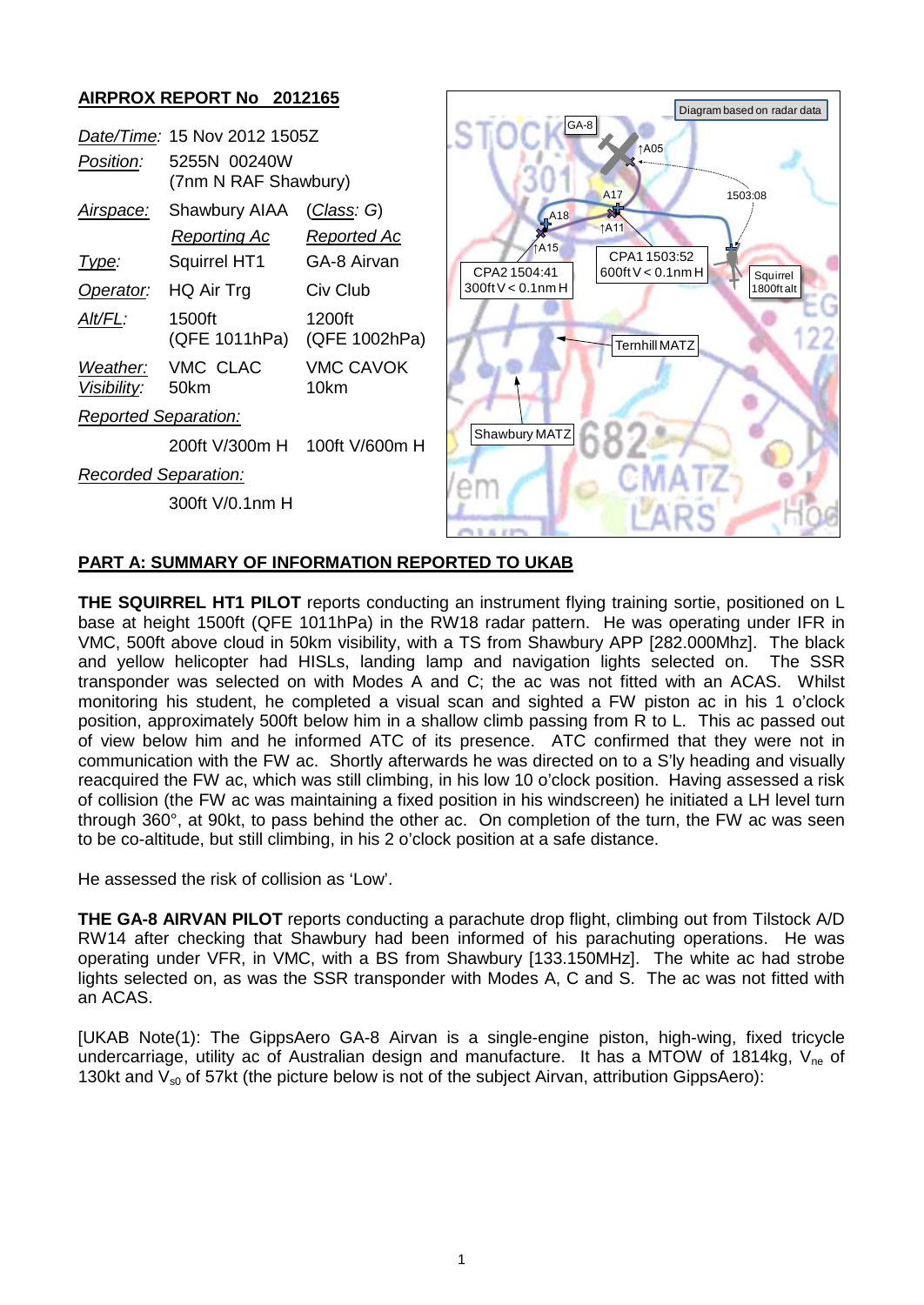

He called Shawbury [APP] on passing height 2-300ft [QFE 1002hPa, elevation 301ft] and requested a BS. He noted that the controller queried whether he needed a squawk, which he thought unusual as he always used code 0033 for 'parachuting at Tilstock'. He explained this to the controller, made a R turn to an approximate heading of 240° and continued climbing. At 'about 1200ft agl', one of the skydivers on the R side of the ac said that he could see a helicopter. He rolled the ac L, to raise the R wing, in an attempt to gain visual contact but was unable to see the helicopter. He stated that 'one or two seconds later' he saw a blue and yellow helicopter on the R, at a range of about 600m, paralleling his course, slightly ahead and above, which then passed behind him.

He assessed the risk of collision as 'Medium'.

[UKAB Note(2): The Shawbury weather was reported as follows:

METAR EGOS 151450Z 15007KT 7000 HZ FEW009 SCT250 08/05 Q1020 WHT TEMPO SCT009 GRN METAR EGOS 151514Z 13007KT 6000 HZ BKN009 SCT250 07/05 Q1020 GRN NOSIG]

**THE SHAWBURY APPROACH CONTROLLER** reports that she was the approach controller monitoring all frequencies with [the subject Squirrel] in the instrument pattern 'turning in for RW18 from the E at 1500ft at approximately 6 miles'. The Airvan pilot called on Zone frequency, requesting a BS. No primary contact or squawk was seen when he called and she applied a BS when the squawk was seen. She passed TI on the Squirrel to him on VHF whilst, at the same time, the Squirrel pilot reported a FW a/c in close proximity, on UHF. When able, she reported that it was an Airvan, climbing out from Tilstock. As a consequence of operating both VHF and UHF frequencies, she was unable to receive from one ac whilst transmitting to the other and was therefore not sure of the order of events. She turned the Squirrel pilot in for his approach, noting that he had 'initiated his own orbit' prior to this. She stated that she was not aware that 'Tilstock was becoming active', and that once this was known, an avoid was 'placed on the screen' and subsequent ac vectored in from the W.

She perceived the severity of the occurrence as 'High'.

**THE SHAWBURY SUPERVISOR** reports that he was the SUP at the time of the incident. Tilstock Parachute centre, sited approximately 7nm N of RAF Shawbury, was regularly active for parachute dropping and notified RAF Shawbury of intended activation by telephoning the RAF Shawbury Switchboard. The radar screens have a red circular overlay applied, with a 2nm radius centred on Tilstock, so any traffic being fed in for an instrument approach to RW18 is kept clear of the site. On this day, due to poor weather, Tilstock had not become active in the morning. About an hour prior to the incident, a phone call from Tilstock was received 'through the Switchboard'. Afterwards, the assistant said, 'Tilstock trying to become active', he thought, which he interpreted as meaning they were not active yet and would tell Shawbury if they were about to launch their ac. As such, he did not order the avoid overlay to be selected for the screens and did not ensure that APP was informed.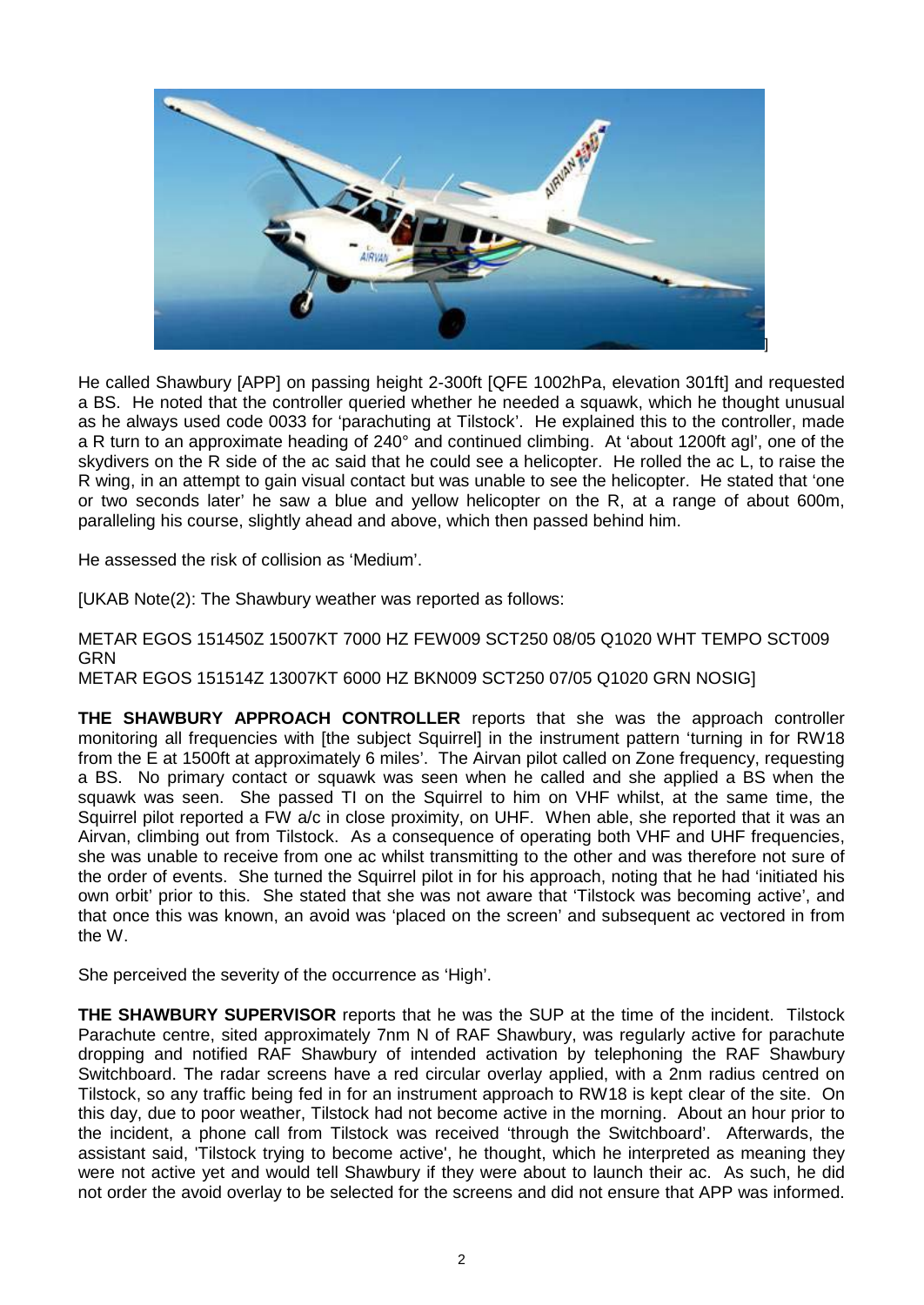After the incident he checked with the assistant who said she had confirmation from Tilstock at the time of the call that they were active and were attempting to launch an ac. No previous launch from Tilstock had taken place that day.

**THE SHAWBURY FLIGHT OPERATIONS ASSISTANT** reports that she had just taken over as the Switchboard Operator when she took a telephone call, at approximately 1230, from 'a lady at Tilstock' informing her that they were 'trying to become active up to FL100'. On receipt of this information she 'passed it down' to the approach room and received acknowledgement. After receiving the acknowledgement she took no further action and sometime later was informed that there had been an incident.

**BM SAFETY POLICY & ASSURANCE** reports that this Airprox occurred on 15 Nov 12 between a Squirrel helicopter, operating IFR in receipt of a TS from Shawbury APP, and an Airvan operating VFR from Tilstock airfield in receipt of a BS from Shawbury APP.

All heights/altitudes quoted are based upon SSR Mode C from the radar replay unless otherwise stated.

### Information

Both crews reported VMC with the Squirrel crew reporting 50kms visibility with no Wx or cloud. The Squirrel was crewed by a QHI and a student. Due to low traffic levels, APP was 'bandboxed' with DIR, Zone and Low-Level; whilst BM SPA does not consider this degree of 'bandboxing' to be 'good practice' it was neither causal nor contributory to this Airprox. Shawbury APP described their workload and the task complexity at the time of the Airprox as low and was providing a TS to one further ac, in addition to the 2 involved in the incident.

The incident sequence commenced at 1502:28 as APP instructed the Squirrel to, "*turn left heading 2-8-0 degrees*"; the Squirrel was operating within the radar training cct at Shawbury and being vectored to RW18. At this point, the Squirrel was 2nm SE of Tilstock, heading 010° at height 1500ft (QFE 1011hPa); on the radar replay, the Squirrel indicated 1800ft based on a QNH of 1021hPa, thus verifying the SSR Mode C information.

Given Tilstock's proximity to RAF Shawbury (7nm N Shawbury), a Letter of Agreement exists between RAF Shawbury and Skydive Tilstock to deconflict the 2 operations. At the time of the incident, the agreement required Tilstock to contact Shawbury ATC to advise them of the commencement of operations. In turn, Shawbury ATC would activate a red avoid symbol over Tilstock on their surveillance displays and vector IFR traffic around it.

At 1503:00, the L turn instructed by APP to the Squirrel at 1502:28 becomes evident on the radar replay; the Squirrel was 1.4nm ESE of Tilstock. Almost simultaneously, at 1503:01, the Airvan called APP on the Zone VHF, "*Shawbury, good afternoon,* [Airvan c/s] *Tilstock*"; the Airvan is not visible on the radar replay and, based upon APP's DASOR, neither was it visible on their surveillance display. Shawbury APP replied to the Airvan and the Airvan pilot requested a, "*Basic Service please*". As this request was being made, at 1503:08, the Airvan appears on the radar replay ½nm N of Tilstock, tracking SE'ly, indicating a climb through altitude 500ft (200ft Shawbury QFE, corresponding with the Airvan pilot's report). Simultaneously, the Squirrel had steadied on 280°, 1.4nm ESE of the Airvan.

Shawbury APP then applied a BS and asked the Airvan, "*do you require a squawk or have you got your own squawk on*?" Whilst this response was not in accordance with CAP 413 Chapter 6 Section 1.17, outlining the standard RT to be used on initial contact, it is likely that APP was surprised by an ac free-calling from Tilstock, when they had not been notified that the site was active. Thus APP was trying to determine whether the Airvan was a para-dropping ac, or a GA departure. During APP's reply, the Airvan commenced a L turn to track SSW'ly.

At 1503:16, the Airvan replied, "*we're parachuting squawk, 0-0-3-3*" which was acknowledged by APP, followed by a request for the Airvan to, "*pass your details*." At 1503:23, the Airvan pilot replied,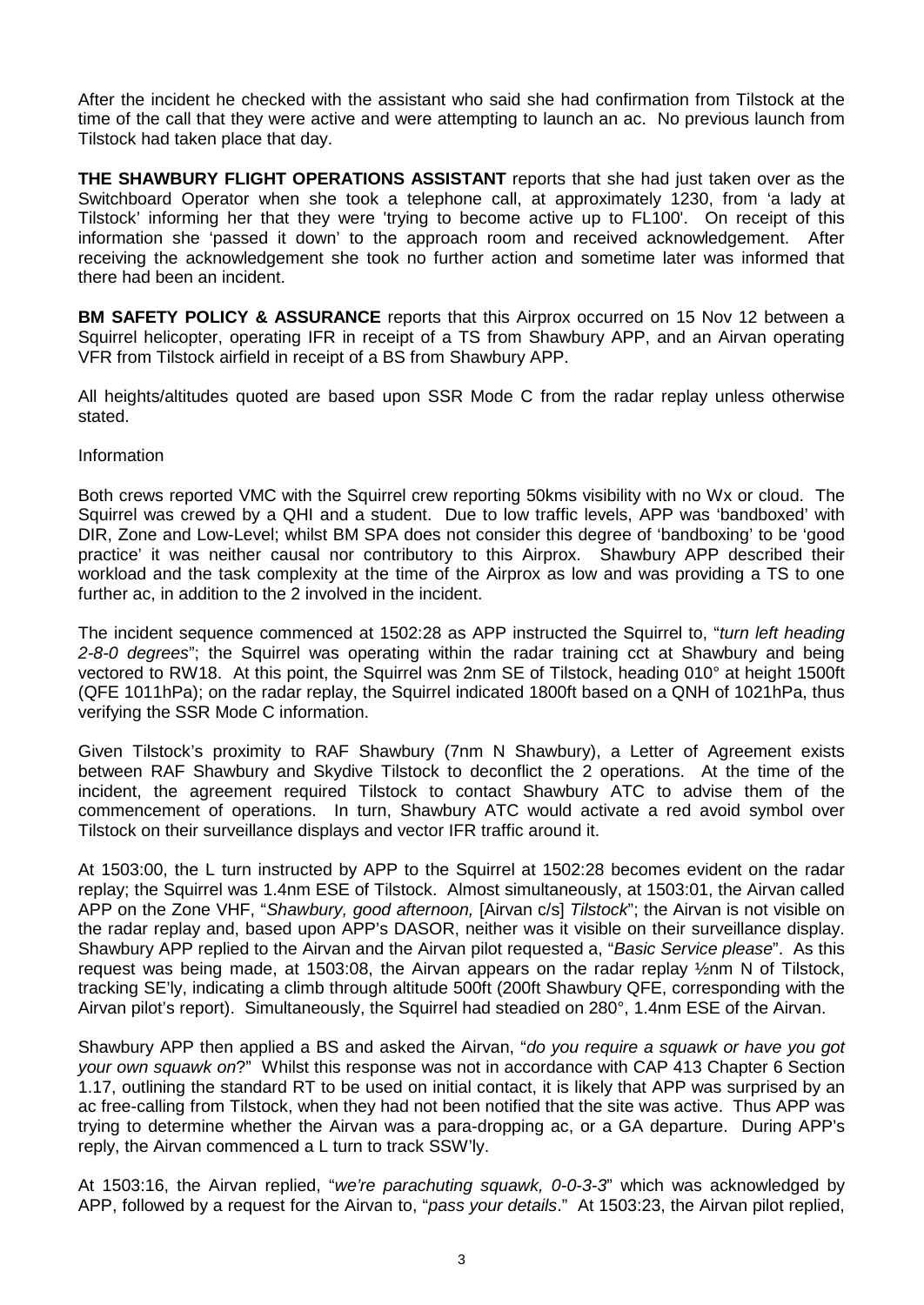"*Er, Airvan out of Tilstock, we're parachuting and we'll be to Flight Level 100, we'll change and inform you when we're 2-way with Scottish*." Subsequent to their investigation, the unit has confirmed that it was during this transmission that the Airvan began to paint on APP's surveillance display. Immediately after this transmission, APP passed a traffic warning to the Airvan about the Squirrel stating that there was a, "*Shawbury rotary, er just to the south-east of you, half a mile, er radar er inbound radar*". At this point, the Airvan was 0.4nm WNW of the Squirrel, tracking SW'ly, indicating a climb through altitude 900ft (600ft Shawbury QFE). Immediately after this transmission, at 1503:41, the Squirrel instructor transmitted, "*Approach,* [Squirrel C/S] *just got what appears...*[rendered unreadable by the Airvan transmitting on VHF; unfortunately, the Airvan's transmission was also unreadable]." This transmission corresponds with the Squirrel pilot's DASOR, following their first sighting of the Airvan in their '1 o'clock, approx 500ft below, in a shallow climb, passing from right to left'. Figure 1 depicts the incident geometry at this point.



At 1503:47, APP requested the Squirrel pilot to, "*say again*" and he reported, "*one fixed wing about 500ft below us*." APP replied, "*yeah, it's the er parachute aircraft at Tilstock, he's just called me*", which was acknowledged by the Instructor pilot. The Airvan passed 0.1nm ahead and 600ft below the Squirrel between radar sweeps at 1503:52. At 1504:00, APP instructed the Squirrel pilot to, "*turn left 1-9-0 degrees*" which was read-back by the student pilot; Figure 2 depicts the incident geometry at that point. The 'live-mic' then recorded APP stating that, "Tilstock's active, have we been...err.

*Well, he's just airborne so...*" Whilst it has not been possible to determine conclusively who APP was



Figure 2: Incident Geometry at 1504:00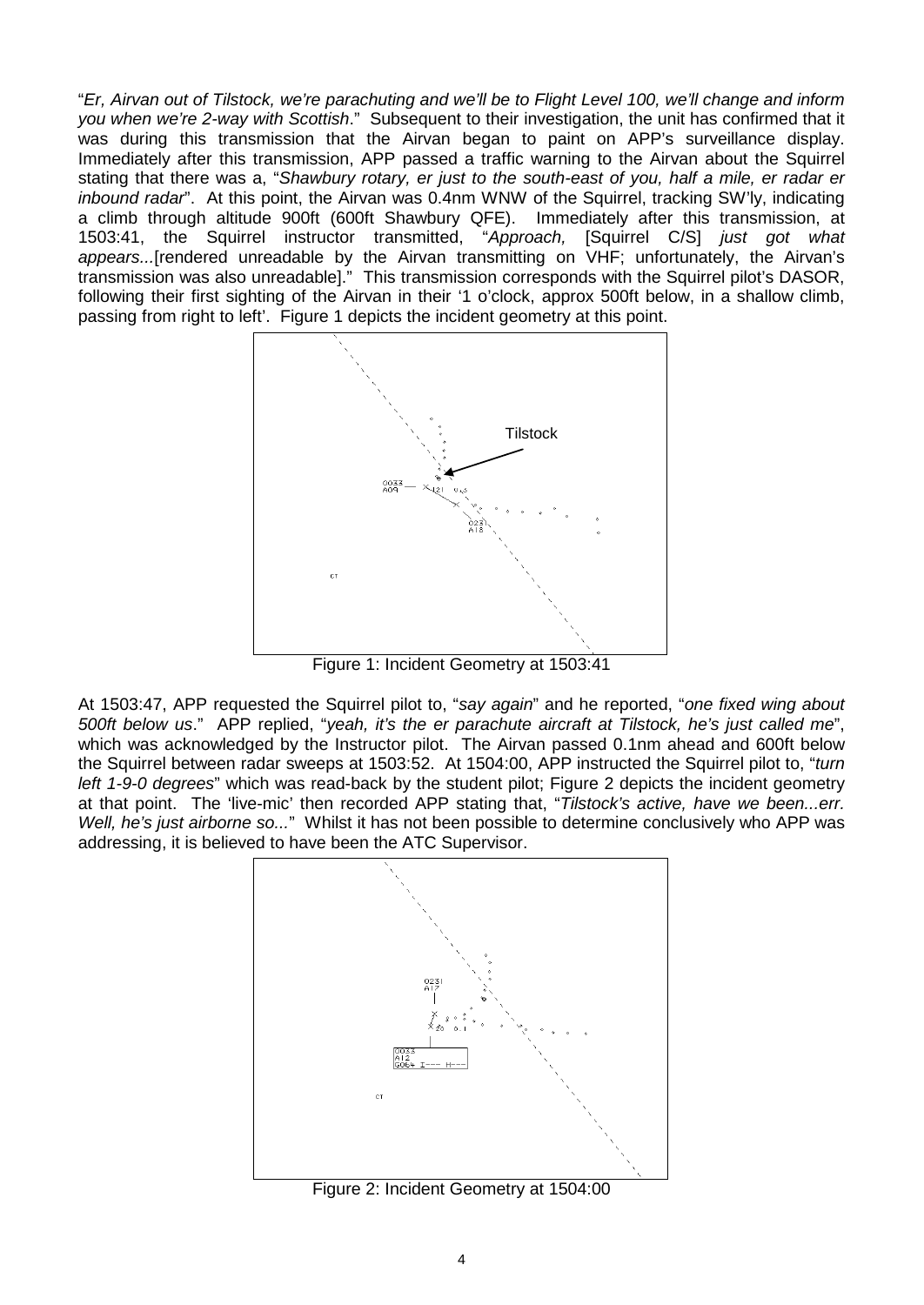At 1504:25 the Squirrel's left-hand turn becomes evident on the radar replay followed, at 1504:27, by the Instructor pilot advising APP that they were, "*orbiting left, that fixed wing in the climb*"; Figure 3 depicts the incident geometry at that point.



Figure 3: Incident Geometry at 1504:27

In reply, APP asked the Instructor whether the Airvan was, "*just to the north of you now*", who replied that the Airvan was, "*about 300 metres in the 12 o'clock and 200 feet below me*" which was acknowledged by APP. The CPA occurred between radar sweeps at 1504:41 as the Squirrel passed 0.1nm NE of the Airvan, 300ft above; Figure 4 depicts the incident geometry immediately after that point.



Figure 4: Incident Geometry at 1504:43

The Squirrel Instructor pilot reported that he had lost sight of the Airvan as it passed beneath his ac (at 1503:50) and reacquired it after being instructed to, "*turn left 1-9-0 degrees*" at 1504:00. The Airvan pilot reported that at about height 1200ft [approximately 1500ft on the radar replay] one of the skydivers sitting on the RH side of the ac said he could see a helicopter. One or 2sec later the Airvan pilot saw a blue and yellow helicopter paralleling his track, slightly ahead and above to his R, which then passed behind him. Based upon this description, it appears that the Airvan pilot first visually acquired the Squirrel at approximately 1504:27 (as shown at Figure 3), after the first pass at 1503:50.

The ATC Supervisor reported that Tilstock had not been active that morning due to poor weather and that around an hour prior to the incident, the ATC Switchboard Assistant had received a call from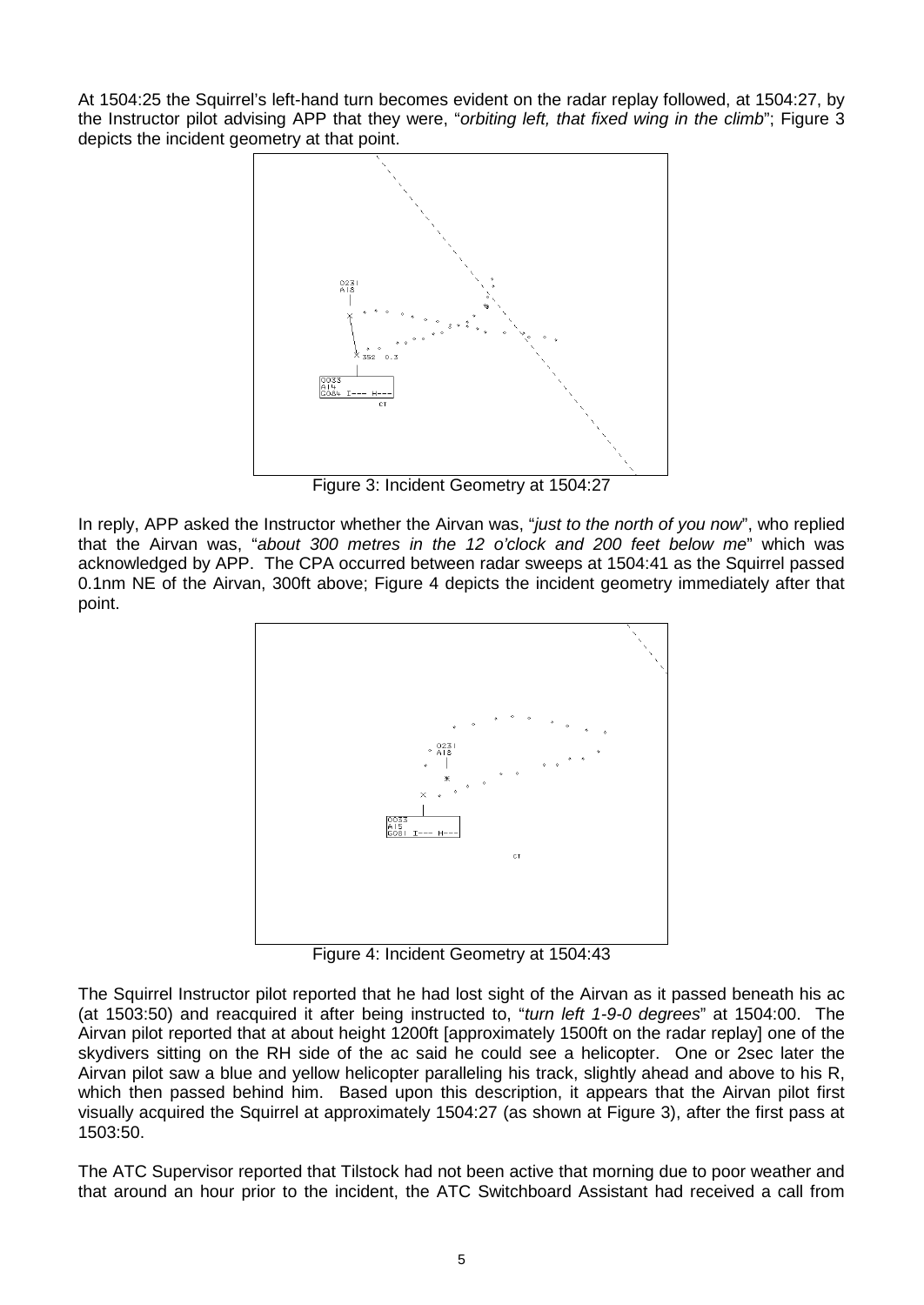Tilstock. Unfortunately, the Switchboard's landlines are not recorded, nor is there provision for a 'live-mic' function on that position. The ATC Supervisor recalled that the Switchboard Assistant had, as a result of the call from Tilstock, informed them that 'Tilstock was trying to become active' which they interpreted as them not being active yet. As a result, the ATC Supervisor did not direct that the Tilstock 'avoid' symbol should be activated on the surveillance displays, nor was APP informed about the conversation with the Switchboard Assistant.

## Analysis

Whilst technically the instruction by APP to the Squirrel at 1504:00 to, "*turn left 1-9-0 degrees*" vectored the Squirrel into confliction, BM SPA contends that this would be an unfair summation of this Airprox event. Given the representation of the 2 radar contacts to APP, it is likely that the contacts had merged, or at best significantly overlapped, on the surveillance display at the point that the instruction was passed. This would explain APP's query at 1504:32 as to whether the Airvan was to the N of the Squirrel; unfortunately, given the likely confused presentation of the situation on APP's surveillance display, it is unlikely that the Squirrel Instructor pilot's reply would have assisted APP in updating their mental picture. Moreover, in the absence of contradictory information from the Squirrel crew, it is unlikely that APP would have assimilated that they would have lost sight of the Airvan as it passed beneath them, albeit for a short period. Consequently, from APP's perspective, the Squirrel's crew were visual with the Airvan and, believing the Squirrel to be S of the Airvan, a heading of 190° was the best means of deconflicting the ac. A hindsight bias argument could be made that APP could have requested the Airvan to have levelled-off below the Squirrel; however, APP was faced with a rapidly developing situation and, given their understanding of the relative geometry of the ac and that the Squirrel crew had reported visual with the Airvan, believed that they had achieved a sensible course of action to deconflict the ac.

The root cause of the incident lies in the format and content of the liaison conducted between Tilstock, the Switchboard Assistant and the ATC Supervisor. Whilst it has not been possible to determine conclusively what was said between these 3 parties, what is clear is that Tilstock's activation was not communicated effectively. Consequently, APP was unaware of Tilstock's activation and vectored the Squirrel through the Tilstock overhead.

## **Conclusion**

A breakdown in communication between Tilstock, the Shawbury Switchboard Assistant and the ATC Supervisor caused a loss of situational awareness for Shawbury APP, resulting in the Squirrel being vectored through the Tilstock overhead, bringing it into conflict with the Airvan. The conflict was resolved by the Squirrel's Instructor pilot.

### **Outcomes**

RAF Shawbury conducted a thorough incident investigation and made a number of recommendations to adapt both local procedures and their Letter of Agreement with Skydive Tilstock. The majority of these recommendations have been accepted by the Stn Occurrence Review Group and are being implemented, with Skydive Tilstock's agreement. Notable amongst these is that the Letter of Agreement is being amended such that ac departing Tilstock will not climb above 1000ft agl until 2 way RT with Shawbury Zone has been established and ac are given positive clearance to climb.

This Airprox event adds further support to the recommendation made by BM SPA to the ATM Force Cdr following Airprox 2012163 to task a Force-level Safety Survey, to review the practice of 'bandboxing' with a view to providing additional guidance to units.

**HQ AIR TRG** comments that APP attempted to pass relevant TI to the Squirrel pilot and to the Airvan pilot. Visual sighting appears to have been coincident with this TI and the crew took appropriate avoiding action when required. The incident highlights the potential for otherwise sound preventative measures to be eroded by poor communication.